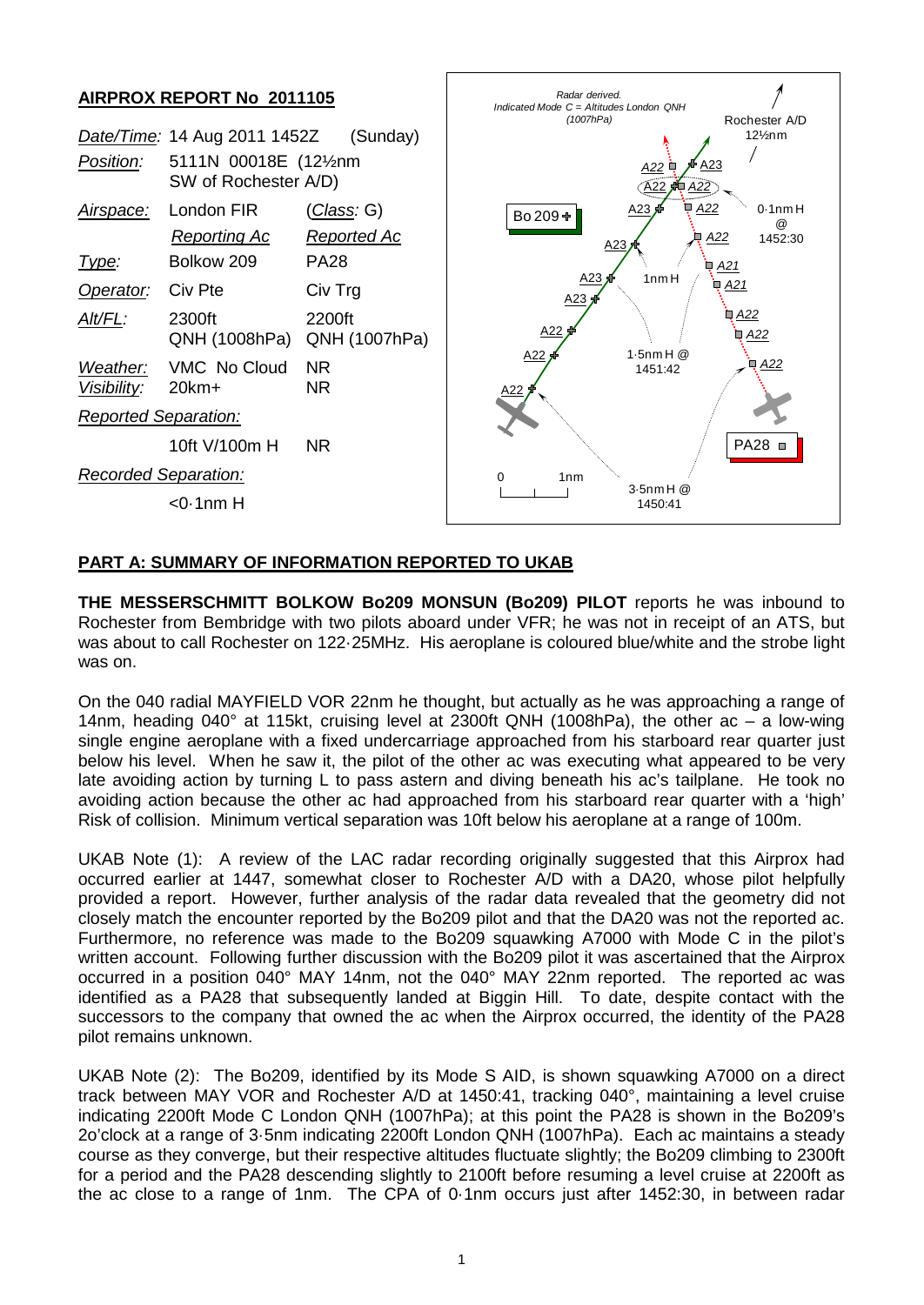sweeps, as the Bo209 crosses marginally ahead of the PA28 with both ac indicating 2200ft London QNH. No avoiding action is apparent from either ac as the range increases with both ac maintaining a steady course.

**ATSI** reports that the Airprox occurred at 1452:30 UTC, 18.9nm to the east of Gatwick Airport on the MAY(VOR) 010 radial at 14.2nm in Class G airspace.

The Airprox was reported by the pilot of a Messerschmitt Bolkow Bo209, which was operating on a VFR flight from Bembridge to Rochester. The Bo209 was not in receipt of an air traffic control service and the pilot reported that the Airprox occurred at 1450 UTC at a position on the MAY(VOR) 040 radial at 22nm. The Bo209 pilot's written report did not show that a transponder was being operated. The Airprox Notification listed the second ac as a Diamond DA20 and the pilot's written report indicated he was operating VFR, squawking A5021 and in receipt of a BS from Farnborough LARS.

Based on these reports, CAA ATSI requested radar and RTF transcription for the two ac concerned. At 1447:35, the radar recordings show the DA20 squawing A5021 and passing in close proximity to another primary contact on the MAY(VOR) 030 radial at 22.9nm, being the approximate time and position of the reported Airprox. An initial investigation was completed by ATSI based on the available facts.

After the CAA ATSI investigation was concluded, UKAB advised that the 2nd ac was not the DA20, but had now been traced as being a Cherokee PA28, on a Farnborough LARS squawk A5024 inbound to Biggin Hill.

Radar recordings were re-examined and showed that the Airprox occured at 1452:30, at a position 10nm further SW than the original reported position. Mode S identified the Bo209 ac, which was squawking A7000 and came into close proximity with an ac squawking 5024. Unfortunately it was not feasible to trace the PA28 pilot and no report was available. Due to the elapsed time no transcription was available for the PA28 and neither Biggin Hill or Farnborough had retained the flight progress strip data beyond the 3 month requirement.

ATSI had access to area radar recordings, together with the written report from the Bo209 pilot and the Farnborough RT recording which terminated at 1450.

The 1420UTC Manston METAR: 35006KT 9999 BKN048 19/11 Q1007= The 1420UTC Gatwick METAR: 24007KT 9999 FEW044 20/11 Q1007=

At 1443:00, radar recordings show the Bo209 in a position 13nm W of MAY, indicating an altitude of 2100ft and the PA28, 1.9nm NW of MAY, indicating an altitude of 2200ft. At 1445:11, the two ac are shown tracking NE separated by approximately 9nm.

At 1448:40, radar recordings show the PA28 (MAY031R at 9.4nm) has turned onto a northwesterly track and on a converging track with the Bo209 (MAY340R at 8nm). The distance between the two ac is 7.5nm.

During the period of RTF recording for Farnborough LARS E, there is no transmission from or to the subject PA28. This recording ends at 1450. It is considered likely that the PA28 was in receipt of a BS.

At 1450:27, radar recordings show the two ac converging at a range of 3.9nm and both ac are indicating an altitude of 2200ft.

At 1451:59 the range between the two ac was 1.1nm. The Bo209 was indicating an altitude of 2300ft and the PA28 an altitude of 2100ft.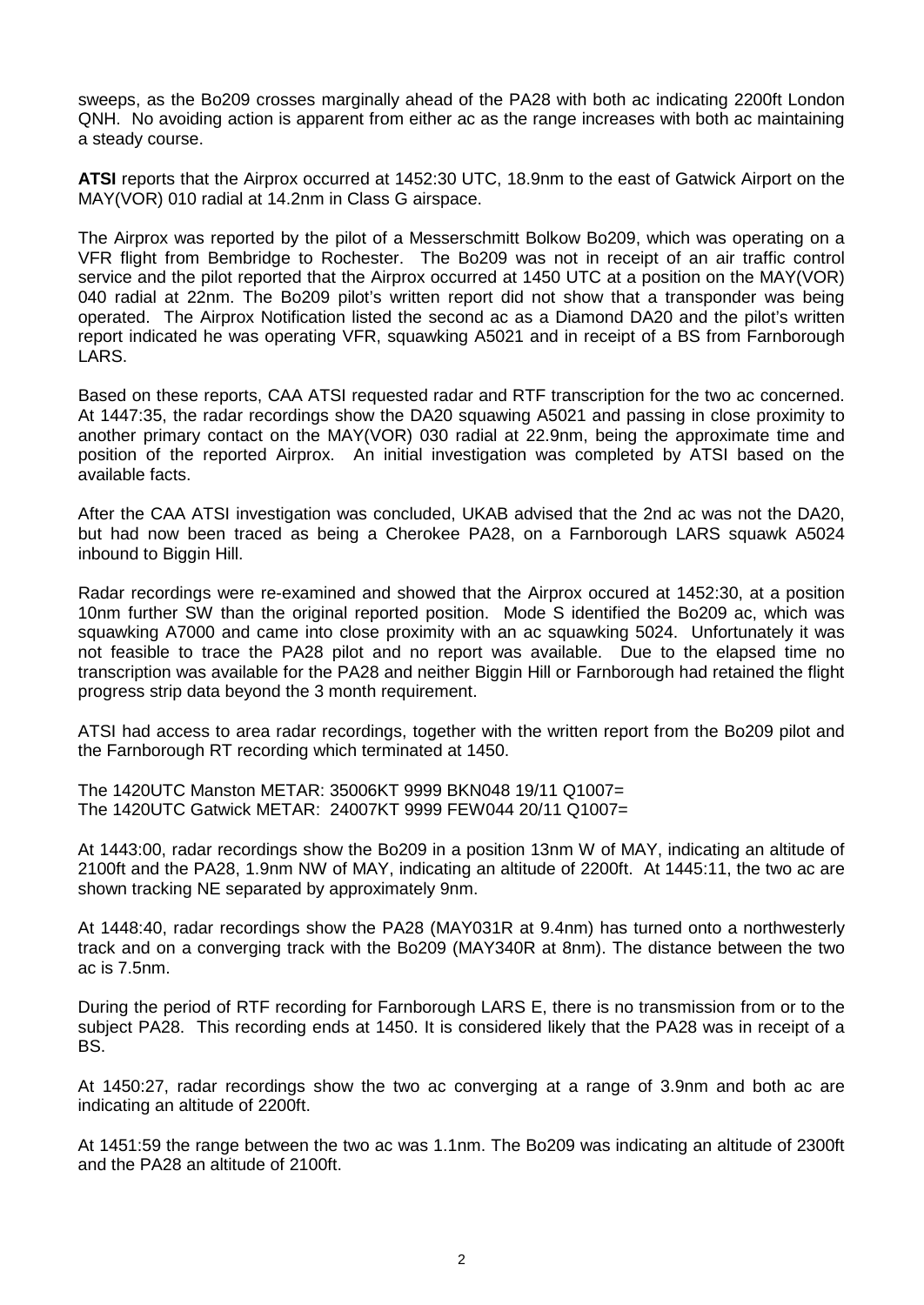At 1452:33, radar recordings show both ac tracks crossing in very close proximity, on the MAY011R at 14.2NM, with both ac indicating an altitude of 2200ft. The two ac then diverge on a steady course.

The PA28 was reported to have landed at Biggin Hill at 1509.

The two ac were operating in Class G airspace and the Bo209 was not in receipt of an Air Traffic Service. The PA28 was squawking 5024 and was most likely in receipt of a BS from Farnborough LARS-E. CAP 774, UK Flight Information Services, Chapter 2, Page 1. Paragraphs 1 & 5, States:

'A Basic Service is an ATS provided for the purpose of giving advice and information useful for the safe and efficient conduct of flights. This may include weather information, changes of serviceability of facilities, conditions at aerodromes, general airspace activity information, and any other information likely to affect safety. The avoidance of other traffic is solely the pilot's responsibility.'

'Basic Service relies on the pilot avoiding other traffic, unaided by controllers/FISOs. It is essential that a pilot receiving this service remains alert to the fact that, unlike a Traffic Service and a Deconfliction Service, the provider of a Basic Service is not required to monitor the flight.*'*

'Pilots should not expect any form of traffic information from a controller, as there is no such obligation placed on the controller under a Basic Service outside an Aerodrome Traffic Zone (ATZ), and the pilot remains responsible for collision avoidance at all times. However, on initial contact the controller may provide traffic information in general terms to assist with the pilot's situational awareness. This will not normally be updated by the controller unless the situation has changed markedly, or the pilot requests an update. A controller with access to surveillance derived information shall avoid the routine provision of traffic information on specific aircraft, and a pilot who considers that he requires such a regular flow of specific traffic information shall request a Traffic Service. However, if a controller considers that a definite risk of collision exists, a warning may be issued to the pilot.'

The Airprox occurred when the Bo209, operating VFR in Class G airspace and not in receipt of an in Air Traffic Service, came into close proximity with the PA28, which was most likely in receipt of BS. Under a BS there is no obligation placed upon the controller to provide TI.

## **PART B: SUMMARY OF THE BOARD'S DISCUSSIONS**

Information available included a report from the Bo209 pilot, a limited transcript of relevant RT frequencies, radar video recordings and reports from the appropriate ATC authority.

The Board was briefed on the difficulties of obtaining a report from the PA28 pilot, whose employer ceased trading after the Airprox occurred. The report was therefore incomplete and the absence of the PA28 pilot's perspective hampered assessment of the Cause of this Airprox and made it difficult to come to a meaningful conclusion as to Risk, which should be borne in mind when considering the Board's views.

It was unfortunate that the Bo209 pilot had not availed himself of a radar service to supplement his lookout as even a BS, as apparently provided to the PA28 pilot, did not guarantee that a warning would be given by ATC about other traffic in the vicinity. The recorded radar data showed the PA28 closing on a steady course to starboard of the Bo209, whose pilot reported he was flying in VMC with an in-flight visibility of 20km and no cloud to hinder his lookout. As the PA28 was closing from the R, the Bo209 pilot had a responsibility to see other ac to starboard and take action to remain clear. Members recognised that the PA28 was closing on a constant relative bearing forward of the starboard wing at exactly the same indicated altitude; therefore, it was there to be seen in the Bo209 pilot's field of view for some time. However, with little relative movement to draw attention to it, the Bo209 pilot looking 'cross-cockpit' from the LH seat, did not see the PA28 until it was turning L to